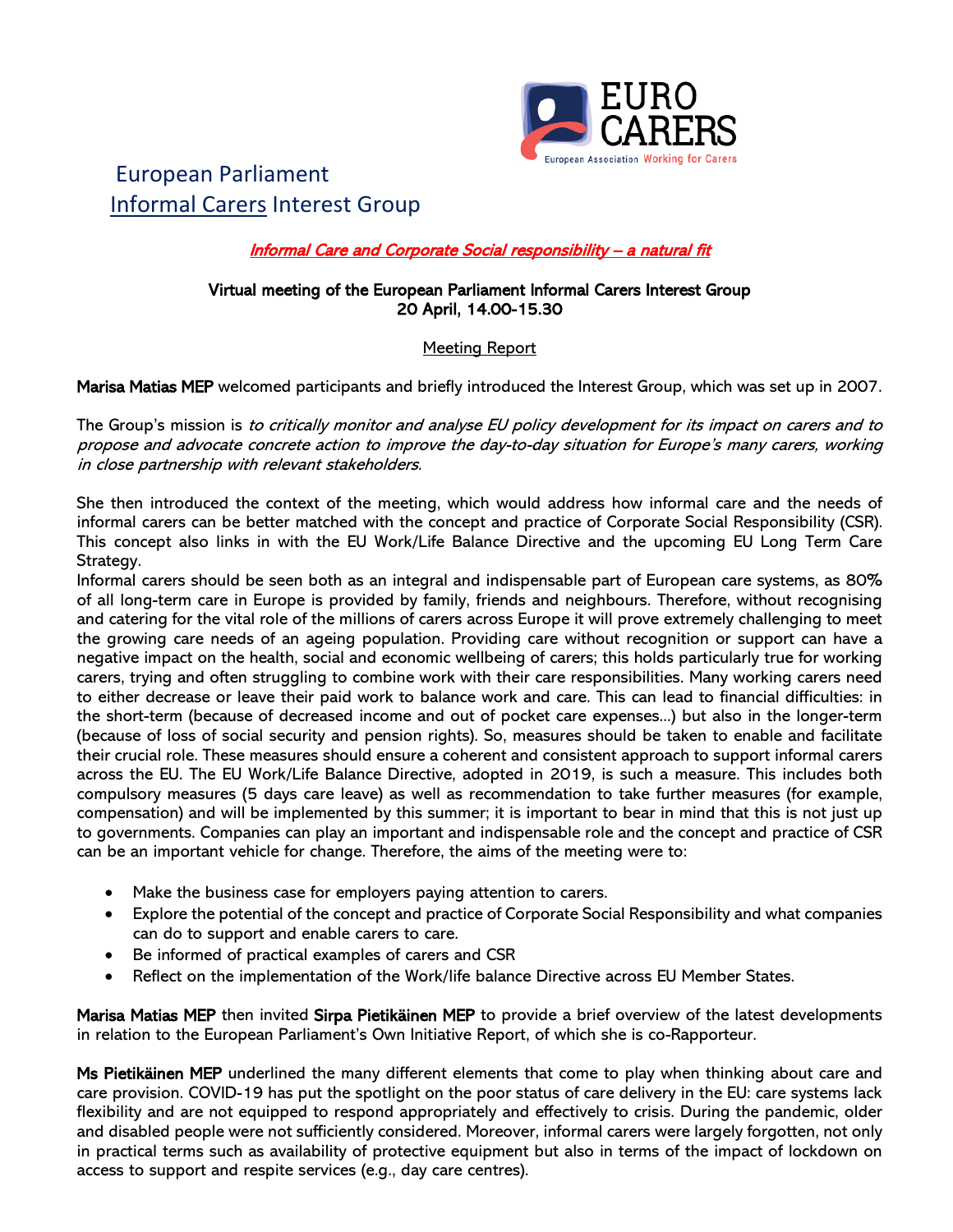It has become clear that current systems are not equitable; services required should be accessible irrespective of age, health condition or location, but they are not.

The second point is that care services are still too 'institutionalised'; home and community based care needs to be boosted and EU-wide action is needed to ensure that this transformation takes place.

The third point relates to the need for much more resources for care systems and services.

In terms of specific support for informal care and carers, action in the various care sectors can help. For instance, improving childcare and care for older people would help informal carers to an extent. However, there is a need for EU action to specifically address informal care as this would clearly acknowledge its importance and give status to informal (of all ages); it would help to develop the required services and support required as well as the appropriate work/life balance.

Ms Pietikäinen MEP expressed her intention for the Parliament Report to push the Commission to move on all the points above. Other relevant issues relate to the need to put in place monitoring systems focusing on all aspects of care – formal, informal, community, institutional – to track what is happening and have a clear picture of where action would be most required.

Marisa Matias MEP then gave the floor to Stecy Yghemonos (Director, Eurocarers), who first listed the benefits of supporting carers in the workforce, as found by a survey held by Carers UK as part of their Employers for Carers<sup>[1](#page-1-0)</sup> initiative. These relate to.

- Increased staff morale and loyalty
- Staff retention
- Reduced sick leave and absenteeism
- Improved staff engagement
- Improved people management
- More effective team work
- Increased productivity
- Reduced recruitment and training costs
- Improved ability to attract talent
- Higher revenues,
- Lower operating costs,
- Improved quality of customer service and customer retention.
- Many other studies have found the same; the business case is easily made.

Stecy Yghemonos also reflected on the state a play of the transposition of the EU Work/Life Balance Directive. It is hoped that Member states can be encouraged to go beyond the rights introduced by the Directive, as part of the upcoming EU Care Strategy.

As a quick reminder, Mr Yghemonos explained that the Directive is part of EU efforts to address the gender employment gap; by extension, the objective was also to address the related gender pay and pension gaps.

In terms of informal carers, the Directive introduces a right to unpaid leave of 5 days per carer per year as well as right to request flexible working arrangements. While the care leave is compulsory, access to flexible working arrangements is not; this provision serves as an encouragement to Member States to introduce such measures.

The Directive is ground-breaking for two main reasons:

- it is the first time that the need to support informal carers is explicitly acknowledged in an EU legislative act and that new rights in minimum standards of relevance to carers are introduced at every level;
- the transposition of the Directive means that the concept of informal care must be introduced in the legislation across Member States - and in this case in employment legislation.

According to recent data from Eurofound, at least 44 million people have been involved in the provision of informal care in Europe. This is an underestimation as many carers do not view themselves as carers; and, as the survey focused on the population the age group between 18 and 64, the figures do not include young or older carers.

<span id="page-1-0"></span><sup>1</sup> https://www.employersforcarers.org/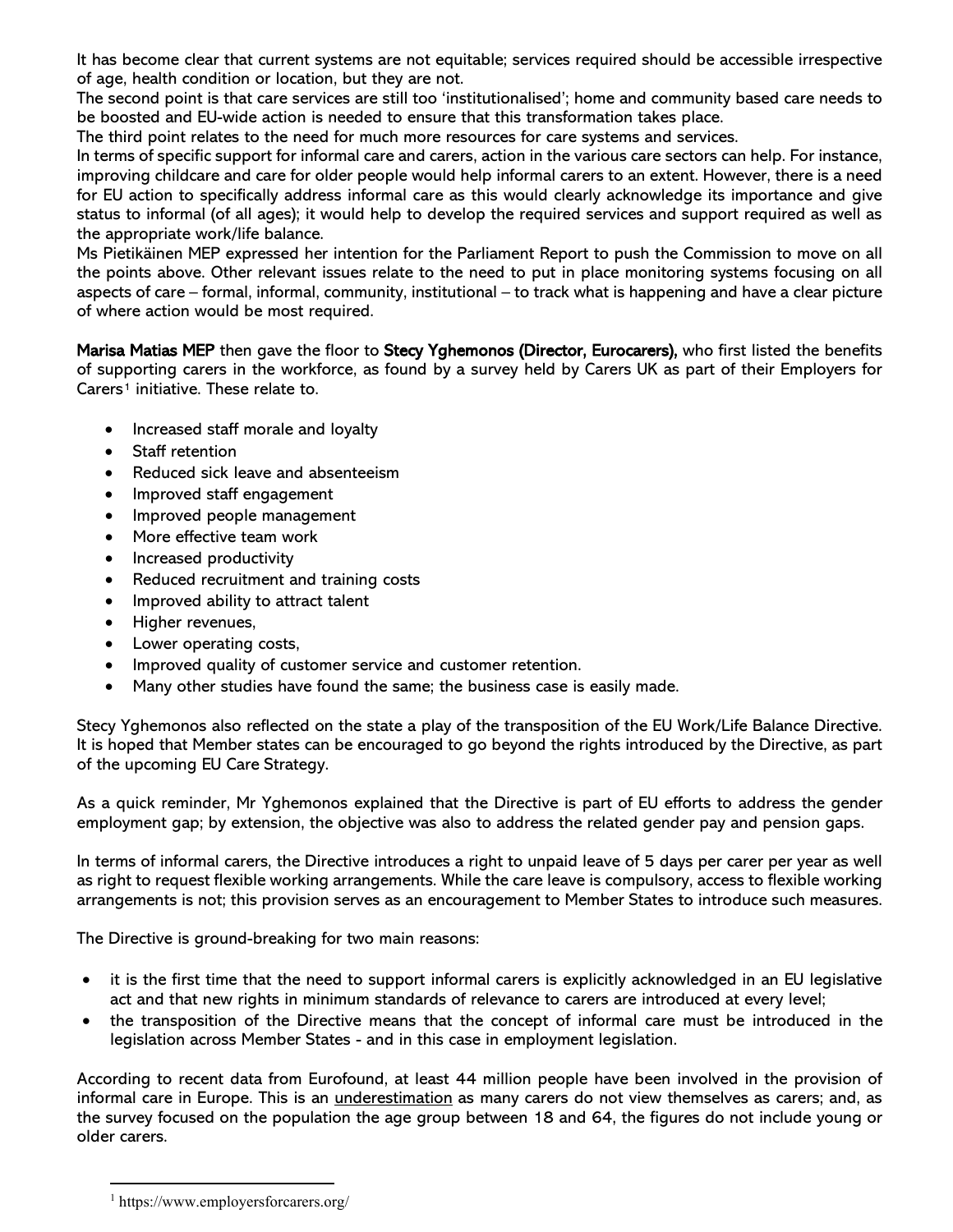So, 12% of the adult population are carers, with 7% being working carers. The Directive has a direct bearing on the latter; but what about the 5% of the population - at least 18 million people – that are not covered by the Directive?

The Directive's definition of informal carers is too narrow from the perspective of Eurocarers, i.e., 'a worker providing personal care or support to relative or to person who lives in the same household is the worker who needs support of significant care or support for a serious medical reason.' Eurocarers advocates the use of a more comprehensive definition that goes beyond next of kind and co-habitants to include all people providing support and care on a voluntary basis (e.g., friends and neighbours). Carers who are not in employment should also be recognised and supported. This should be captured and addressed in the future Care Strategy.

As regards the right to a minimum of five days of leave per year the worker, one could wonder whether this suffices. How can this be enough to provide care for a loved one with a serious medical condition? However, it is important to underline that the Directive only lays down minimum requirements; EU countries are free to set higher standards than those defined. It is also the job of representative organisation such as Eurocarers to encourage national and regional decision makers to be more ambitious.

When it comes to flexible working arrangements (as another vital step to ensure better work life balance of carers), a growing number of employers have understood the added value of supporting working carers; helpful measures such as flexible working hours, provision of information and counselling at work, and measures to address carers' health and well being are being put in place. While these good practices are to be welcomed, these should be accessible to all working carers, e.g., also to those working wirh atypical or temporary contracts.

Eurocarers has kept a close eye on the transposition of the Directive[2](#page-2-0); many Member States now tick all the boxes listed in the Directive. However, when taking a closer look at the reality it becomes clear that much remains to be done. For instance, some countries have introduced criteria which will exclude many informal carers from the rights set out in the Directive, which will therefore fail to meet their needs.

For example, in Croatia where the definition of informal care only concerns the parents of children with disabilities, which excludes all other forms of informal care. Or the case of Bulgaria where care leave is only granted if no other unemployed (!) family member is available to care.

There are good examples as well, fortunately. In Belgium, for instance, the definition is in line with the one advocated by Eurocarers; in France support for carers is generous and accompanied by financial support. The Parliament and Commission should use these good practice examples when developing a Care Strategy which will promote change.

In conclusion, Stecy Yghemonos came forward with some further pointers to inspire an EU Care Strategy:

- Firstly, he re-emphasized the importance of the definition of informal care/informal carers as this will determine the right to support. A good legal definition of informal care is the foundation for the dentification of carers, for the assessment of their needs and for the provision of adequate support measures.
- Secondly, he stated that informal care cannot only be approached as a barrier to (female) employment. Informal care will remain part of the long term care equation in the foreseeable future; not only because it will be impossible to replace informal care altogether, but also because caregiving – when adequately supported - is a driver of social cohesion and encouraging generational solidarity.
- Thirdly, the Directive should be seen as an unfinished journey. While many Member States do comply with the Directive on paper, many of the measures in place fail to live up to its ambition.
- Finally, the Directive should be seen as only one piece of the puzzle. Eurocarers and other stakeholders will keep pushing beyond the scope of the Directive and continue to encourage Member States to be more ambitious.

Marisa Matias MEP then gave the floor to Jit Saini (Senior Vice President, Head of Medical Affairs EMEA, Merck KGaA, Darmstadt, D), to present his company's ways and means to enable carers to care, as a good practice example of CSR.

Mr Saini started by stating that supporting carers brings benefits to employers – but within his company, the positive impact on employees' well-being can clearly be witnessed too.

<span id="page-2-0"></span><sup>&</sup>lt;sup>2</sup> a policy paper can be found at www.eurocarers.org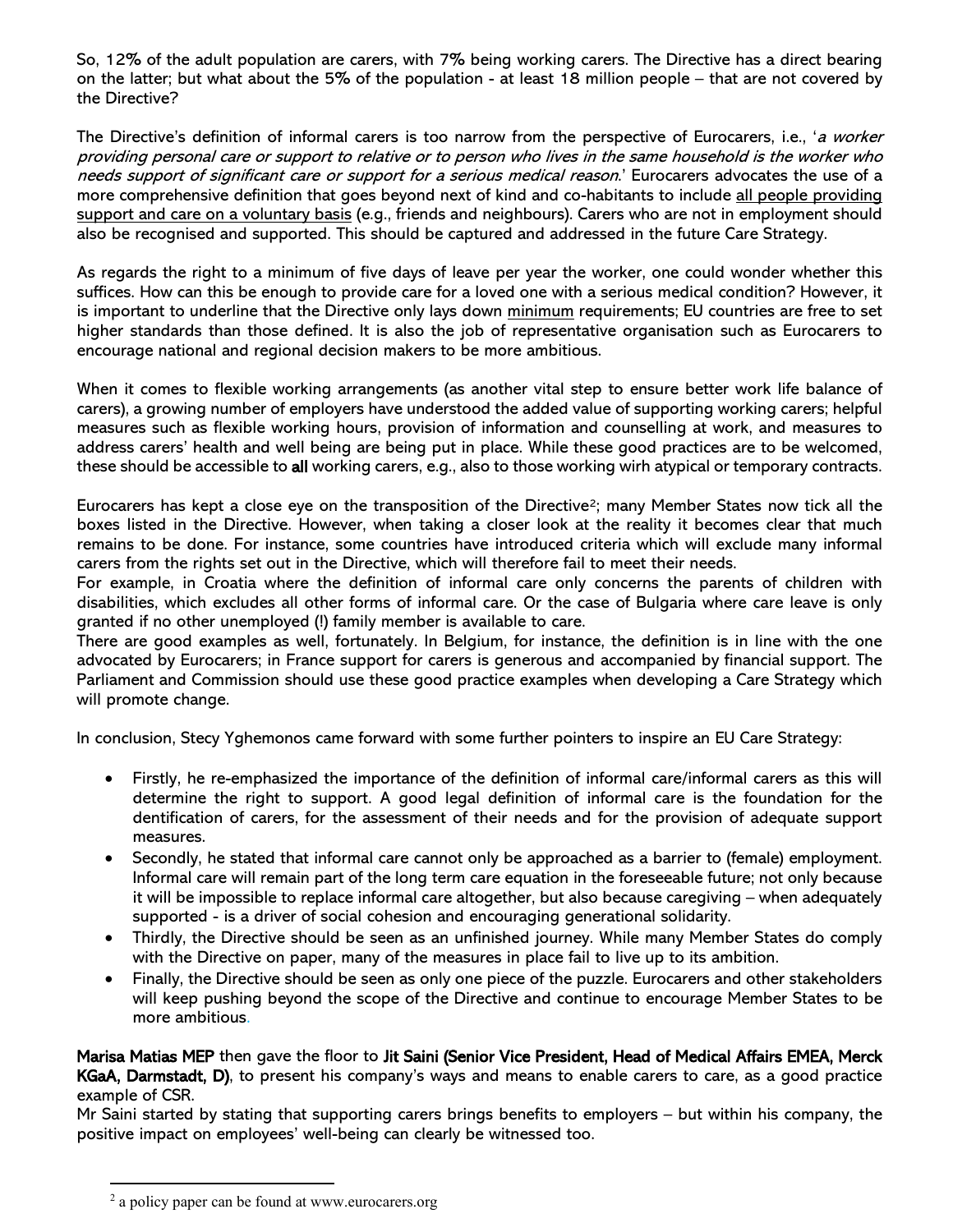A physician by training, Mr Saini has seen the enormous contribution made by carers, and their struggle to combine work and care responsibilities. Therefore, he expressed his pride in being part of a company that recognises and values informal carers and which has put in place and keeps on developing practical measures to support and enable carers. Merck's philosophy is to 'walk the talk' in supporting its own employees that are caring for family members of loved ones in doing their day jobs. The actions that have been taken as a result of this philosophy reflect Merck's commitment to carers globally.

Before discussing Merck's Embracing Carers® programme – launched in 2017 with the purpose to improve improving carers' health and well-being while increasing awareness and support for them -, Mr Saini shared some of his company's research findings:

The 2021 Global Carer Well-Being Index – part of the Merck's Embracing Carers® Programme - has shown that 94% of carers in Europe believe their employers should offer more flexibility and support. Since the start of the COVID-19 crisis, 3 in 4 informal carers feel more burnt out than ever before. Also, 65% said their emotional/mental health had worsened, with a majority (80%) saying that they had to sacrifice more of their own personal life. Moreover, 67% are concerned they will not be able to afford to provide proper care, with 59% being worried they will lose their job.

Clearly, action needs to be taken to improve the lives of carers and address their needs and expectations; Merck has done so in a variety of ways. Mr Saini provided some examples:

#### Training:

The 'Help no Hugs' programme, providing real-life stories of carers and the issues they encounter every day, from the US, Germany, China and Australia

A global mandatory e-learning programme, to raise awareness amongst managers and colleagues regarding the issues faced by carers. This has already been completed by 20000 employees worldwide

#### Support:

An Employee Assistance Programme, with a dedicated phone line and email address providing 24-7 support for employees and immediate family. The programme offers a broad range of services to address issues such as traumatic events, mental health, child and elder care, relationship challenges, and financial or legal problems. Most services are available virtually and many of the employees have used this programme to seek support and comfort.

A Peer-to-peer Support programme, 'Colleagues Supporting Colleagues (CSC), in the US, as well as a Global Employee Resource Group.

#### HR measures:

'Future Ways of Working' HR benefits offering providing managers and their employees with multiple opportunities and benefits to address their unique circumstances, from part-time or flex-time work to jobsharing, remote working opportunities, or extended or urgent leaves, to name a few.

In terms of the latter, Mr Saini underlines that Merck has already gone beyond what is required by the EU Work/life Balance Directive; Embracing Carers® initiative is fully rooted in its patient-directed company vision. Being patient-directed is part of all Merck's activities, also those related to the design and implementation of clinical trials in its various phases. Moving to a patient-directed vision has required an important mindset and behaviour shift within the company; but now, this approach can be considered part of Merck's DNA.

In conclusion, Mr Saini stated that Merck is looking forward to the publication of the EU Care Strategy, which he hopes will show political courage, contributing to putting in place the structural changes required to improve the situation of carers. Support for carers must come from all directions – from governments and public bodies but also from private sector companies.

## Panel

Taking over the chair, Luke Ming Flanagan MEP briefly introduced the panel and the questions that had been sent to them beforehand to guide their intervention (see box at end of the report).

The first speaker, Anna Kwiatkiewicz-Mory (Senior Adviser, Social Affairs Department, Business Europe) briefly introduced her organisation as an EU-level industry federation and recognised social partner. The organisation has 35 direct member organisations (national business federations). Provding the perspective as a cross -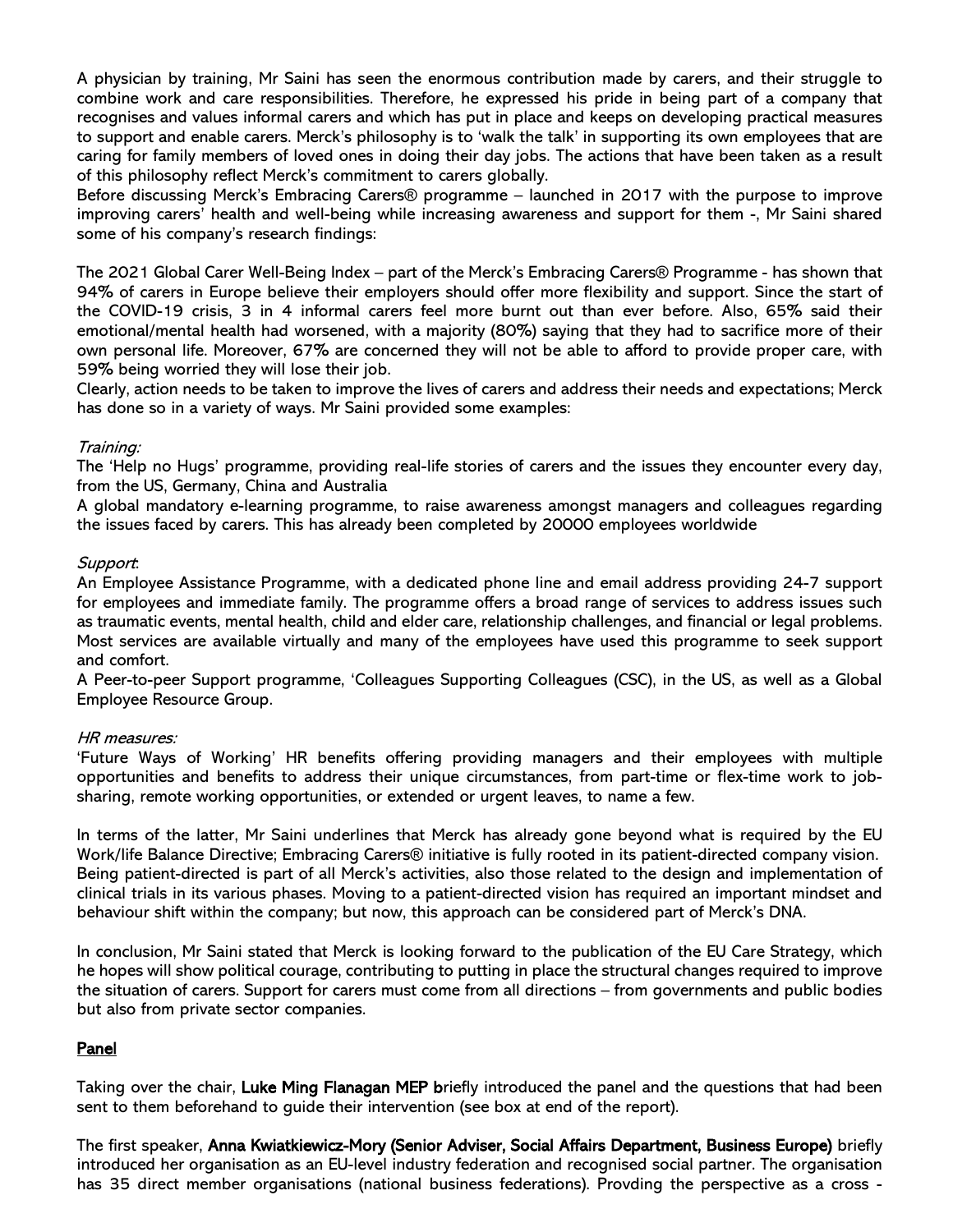industry organisation rather than as a single company, her first point related to the fact that society is ageing which is resulting in an increasing need for long term care - but also for more diverse long time care, depending on the level of dependency of a person.

The second important point is that the working population is shrinking, resulting in workforce shortages; this is affecting all businesses across Europe.

From the perspective of Business Europe, Corporate Social Responsibility (CSR) should be left to the individual companies and businesses as they are the best placed to note what is needed in their local communities, what is expected by their employees and what kind of contribution would be meaningful and appreciated. They can also best judge what they can afford, especially if this is to be a long term commitment.

Rather than being part of CSR, support to informal carers is more related to human resources and practice.

Ms Kwiatkiewicz-Mory underlined that the employer's answer lies within their flexibility towards employees to accommodate their needs related to different situations. Remote working could be part of the solution. But the most important principle here is to have faith in employers: employers need to have the freedom to offer solutions possible for them to organise and that would be beneficial for employees. Many businesses across the EU offer tailor-made solutions that correspond well with the individual employee's choices and needs. Employers are keen on discussing this issue with workers' representatives and the most appropriate place for this discussion is the workplace.

The second speaker, Licia Boccaletti (President, Anziani e Non Solo, IT) presented her organisation as an NGO which implements specific initiatives to support informal carers. More specifically, in 2007, the organisation started to work on creating partnerships with large public and private companies to develop and implement programmes to support employees with caring responsibilities.

The customary practice in place in Italy when addressing work/life balance is the promotion of flexibility as well as providing economic support to purchase extra support services on the private-market. However, this does not suffice. Licia Boccaletti's organisation has therefore piloted several actions in other areas as well:

- Promoting self-identification and self-recognition of carers this is not a given especially in countries where carers are not at the top of the policy agenda.
- Actions to offer psychological support, addressing mental health issues, by means of support groups. These sessions should ideally take place during working hours, finding time to dedicate time to this important topic.
- As awareness of the plights of working carers is low in Italy, it is crucial to invest some time in awareness raising initiatives, piloting employment and HR schemes to support working carers
- Most of the attention around work/life balance is childcare rather than on care in general. This needs to change too.
- Find ways partnerships between private and public social services can be most effective to effectuate change.

The third panellist, Sebastian Fischer (Chief Executive, Voice of Carers across Lothian (VOCAL, UK Scotland) presented his organisation as a regional organisation, based in Edinburgh, supporting 10.000 carers every year. The organisation has built up a network with some 50 employers, and one of its activities is to focus on inserting the principle of CSR in and beyond employment.

Mr Fischer started with a note of caution, i.e., not to allow CSR or other initiatives based on voluntary or philanthropic activities and principles to replace of public services, based on carers rights and entitlements. Rights-based services must be developed further and underpinned and complemented by CRS

He added that he was encouraged to hear about the remarkable carers' rights that have emerged across the EU and underlined that these need to be communicated more widely. He also informed the audience of an emerging German initiative; detailed work by a German government-initiated Advisory working on the extension of the right to a carers' leave but and also the right to payments for carer leaves, up to a total of 36 months. This is a highly positive development, which will see the light this year; it could function as a strong example of good practice and a driver for change across the EU.

Mr Fischer also informed the meeting of an initiative started by VOCAL and other Scottish carer organisations several years ago, based on the concept of 'respitality' – combining 'respite' and 'hospitality'. Some 10-20 hospitality, tourism and leisure companies were approached initially (and since then, many more) to persuade them to offer their services and venues to carers when not fully booked – free of charge. The response has been immensely positive and has enabled carers to have access to - indispensable - breaks that would not have been available otherwise.

Apart from having access to these companies' services and offerings it has provided VOCAL with the possibility to offer support with the internal employment practices of these hospitality providers. This has led to interesting 'win/win' partnerships between the private sector and the third sector organisations; the latter can provide a lot of support and knowledge to employers to help them make positive change internally.